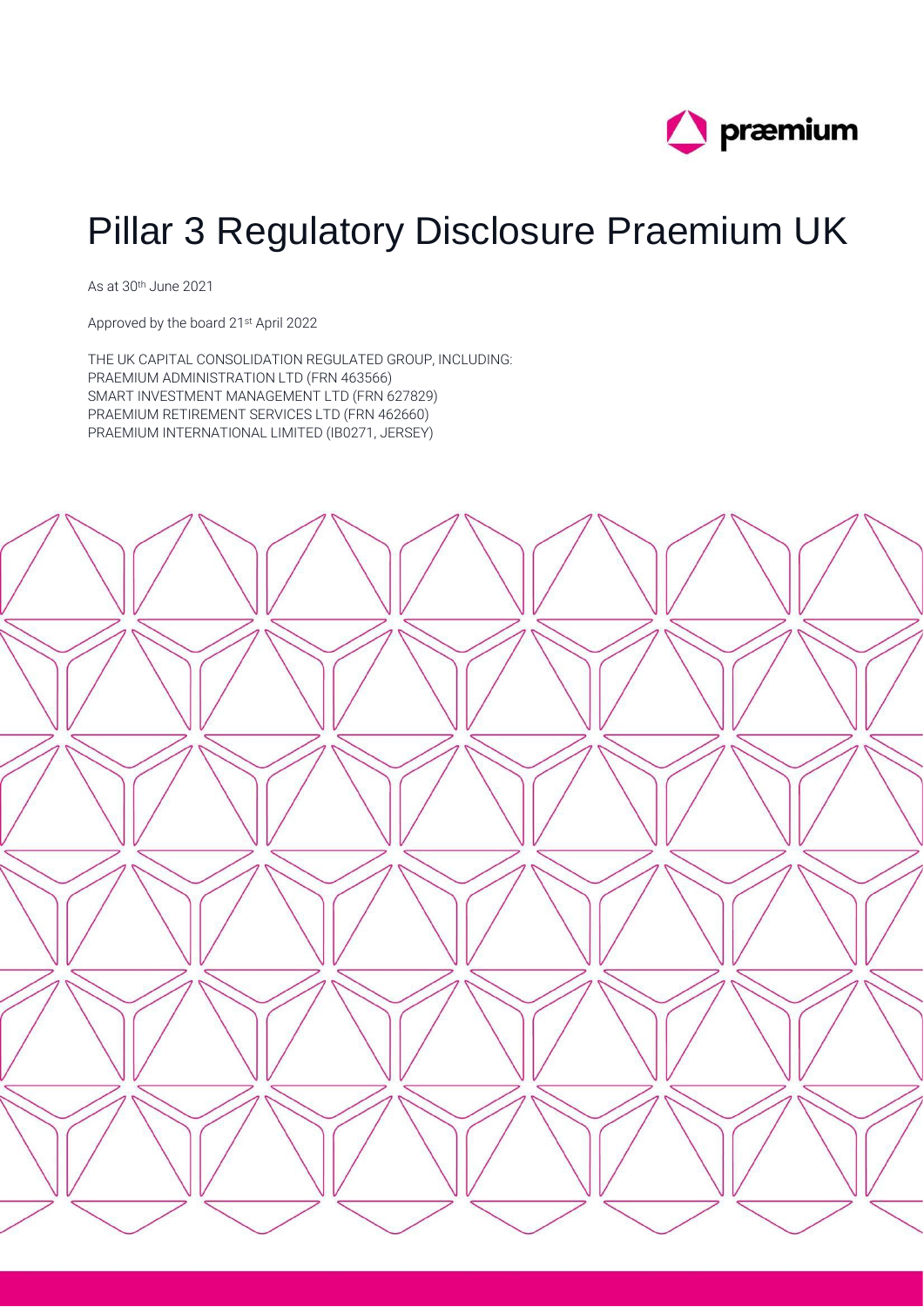# **Contents**

| $\overline{2}$ |
|----------------|
| 3              |
| 3              |
| $\overline{4}$ |
| 5              |
| 5              |
| 5              |
| 6              |
| 9              |
| 9              |
| 9              |
| 11             |
| 12             |
| 12             |
| 12             |
| 12             |
| 13             |
| 13             |
|                |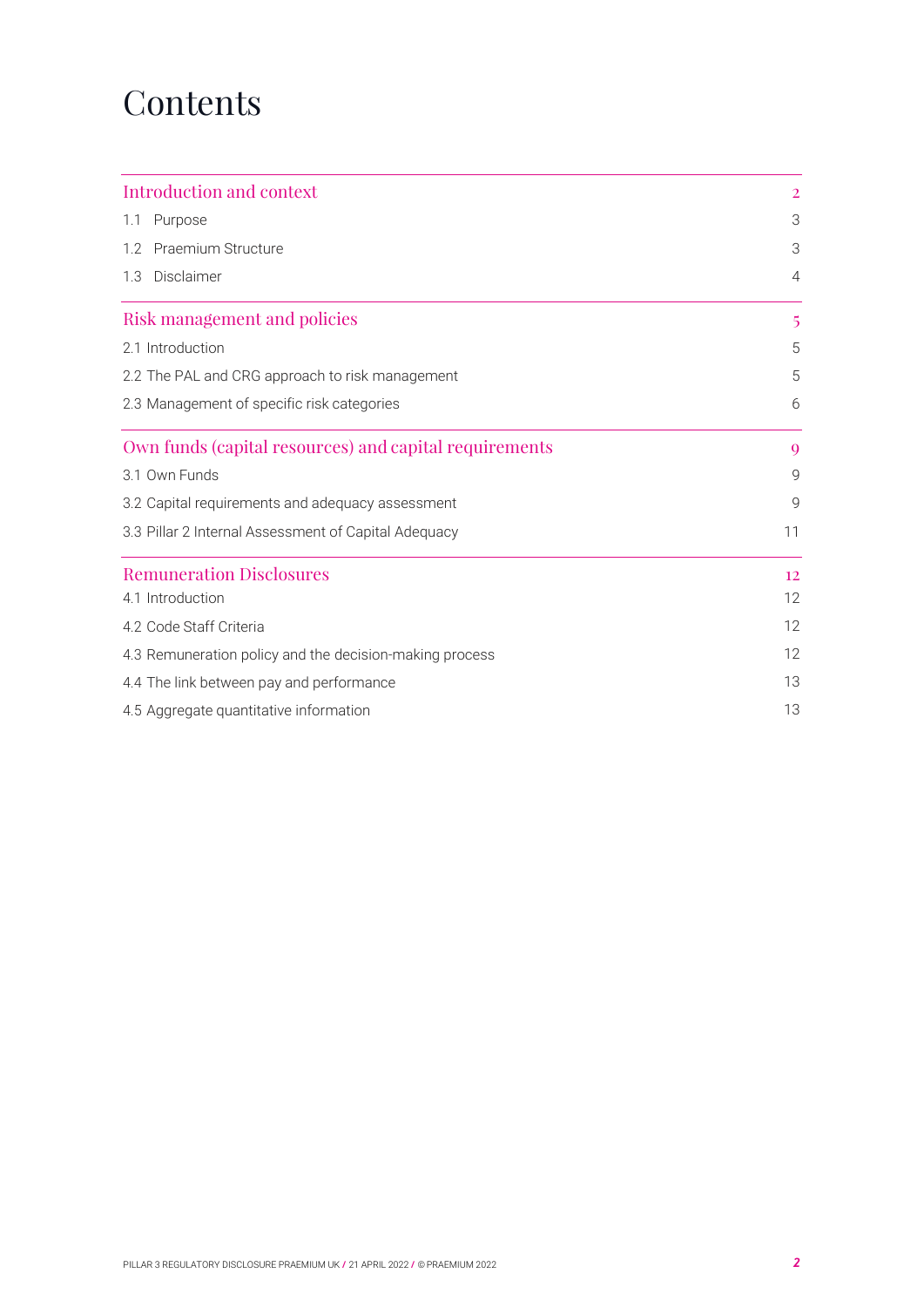# <span id="page-2-0"></span>Introduction and context

### <span id="page-2-1"></span>1.1 Purpose

#### **Background**

The Financial Conduct Authority ('FCA') is responsible for implementing and enforcing the European Capital Requirements Directive ('CRD'), a capital adequacy framework consisting of three 'pillars':

- Pillar 1 sets minimum capital requirements comprising base capital resources requirements; credit risk and market risk capital requirements; and the fixed overhead requirement.
- Pillar 2 requires firms to undertake an overall internal assessment of their capital adequacy, taking into account all risks to which the firm is exposed and whether additional capital should be held to cover risks not adequately covered by Pillar 1 requirements. This is achieved through the Internal Capital Adequacy Assessment Process ('ICAAP') and the ('SREP') Supervisory Review and Evaluation Process ('SREP') by the FCA.
- Pillar 3 complements Pillars 1 and 2 and improves market discipline by requiring firms to disclose information on their capital resources and Pillar 1 requirements, risk exposures and their risk management framework.

This document provides the disclosures required under Pillar 3, providing details on capital, risk exposures, risk assessment processes and capital adequacy. It is consistent with the way in which senior management, including the Praemium Administration Limited (PAL) Board, assess and manage the risks faced by the business.

#### Frequency of disclosure

This document is updated and published annually. It will, however, be published more frequently if there are significant changes to the business (such as changes to the scale of operations, range of activities, etc).

This document has been reviewed internally and approved for publication on the Praemium website (www.praemium.co.uk). It has not been verified independently, does not constitute any form of financial statement and should not be relied upon in making any judgment about the financial position of any Praemiumentities.

### <span id="page-2-2"></span>1.2 Praemium Structure

#### The International Group

The ultimate parent undertaking is Praemium Limited ('Praemium'), which is a leading provider of portfolio administration, investment platforms and financial planning tools to the wealth management industry. Praemium's clients are predominantly firms that provide financial advice to investors, namely financial advisers, brokers, accountants, investment managers, banks and other financial providers. Founded in 2001 and listed on the ASX in 2006, the business is operated in Australia from its head office in Melbourne and internationally with offices in London, Jersey, Hong Kong, Shenzhen, Birmingham, Yerevan and Dubai.

Praemium supports over 1,000 financial institutions and intermediaries, from small businesses to large institutional clients and manages or administers over 300,000 investor accounts covering over £78 billion in funds globally.

Wealth professionals are continually seeking to improve productivity to address lower margins driven by regulatory change and consumer demand. Praemium helps with this journey by providing leading-edge technology to automate many routine, time-consuming activities coupled with innovative scalable investment solutions and industry-leading reporting.

Praemium is highly regulated and acts for its clients in a fiduciary capacity. It does not engage in proprietary trading activities that could conflict with the interests of its clients.

In December 2021, Praemium announced the proposed sale of the Praemium International Group to Morningstar, Inc. As at the date of this disclosure, this proposed transaction is still in progress and is subject to regulatory approval and has not been included in the assessment of the regulatory capital position and strength of the UK Consolidated Regulatory Group ('the CRG').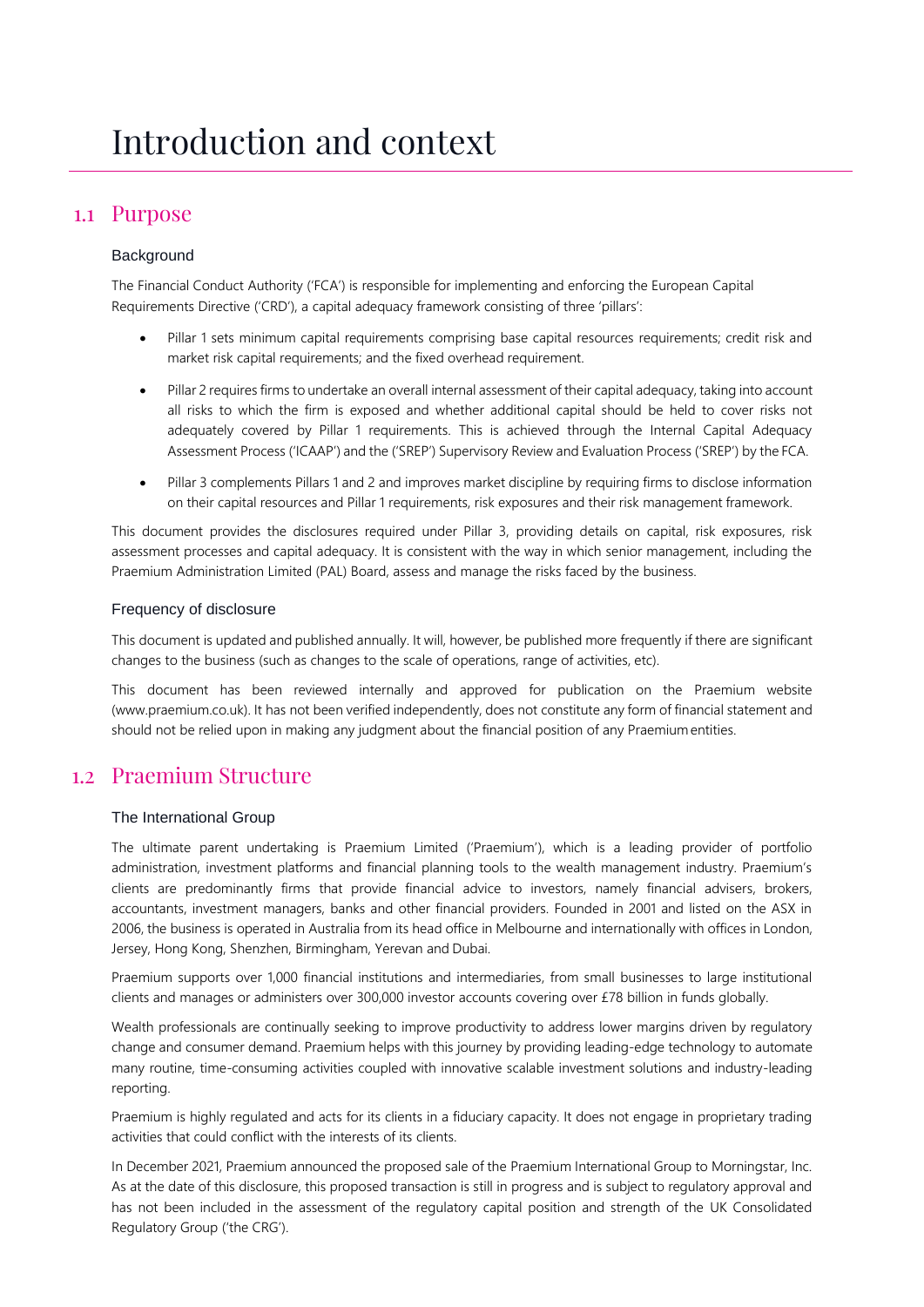#### Legal entities in the UK group

Praemium Portfolio Services Limited (PPS) is the holding company for the majority of Praemium's businesses in Europe, the Middle East and Africa (EMEA). PAL is a wholly owned subsidiary of PPS, which in turn is wholly owned by Praemium Limited, a company incorporated in Australia and listed on the Australian Stock Exchange.

PPS is not required to, and does not, prepare consolidated statutory financial statements. A regulatory consolidation is, however, undertaken in respect of PPS and its regulated subsidiaries (together, the UK Consolidated Regulatory Group ('the CRG') which reports its CRD IV capital requirement to the FCA.

This document contains information in respect of the CRG which comprised the following entities as at the reporting date:

- Praemium Administration Ltd (PAL), a Limited License IFPRU €125k firm;
- Smart Investment Management Limited (SIM), a BIPRU €50k Limited License firm;
- Praemium Portfolio Service Limited (PPS), the parent holding company and as such deemed to be a Financial Institution for regulatory consolidation purposes;
- Smartfund Nominees Limited (SFN), a non-trading entity providing nominee services to PAL and as such deemed to be a Financial Institution for regulatory consolidation purposes;
- Praemium Retirement Services Limited (PRSL), a SIPP administrator subject to the requirements set out in the Interim Prudential Sourcebook for Investment Business and, at entity level, the capital requirements framework set out in FCA Policy Statement 14/12 and the Personal Pension Scheme Operators (Capital Requirements) Instrument 2014; and
- Praemium International Limited (PIL), a Jersey company regulated by the Jersey Financial Services Commission.

#### Basis of preparation

The FCA requirements are set out in the Capital Requirements Regulations (CRR) from the European Banking Authority and Capital Requirements Directive (CRD), together referred to as CRD IV.

CRD IV requires that institutions should, at all times, hold at least:

- a Common Equity Tier 1 capital ratio of 4.5%;
- a Tier 1 capital ratio of 6%; and
- a total capital ratio of 8%.

The minimum capital requirements as at 30 June 2021 for the CRG and its CRD IV legal entities were calculated in accordance with the 'Pillar 1' rules as set out in the FCA Handbook; the General Prudential Sourcebook.

The CRG reported its regulatory capital requirement to the FCA by applying the 'aggregation method' as follows:

- For each entity in the group that is required to report under CRD on a stand-alone basis, the credit risk, market risk and fixed overhead requirements were calculated and reported.
- For all other material entities, even though there is no requirement to report regulatory capital under CRD on a stand- alone basis, the fixed overhead, credit risk and market risk requirements are calculated.
- Each of the solo credit risk and market risk calculations are aggregated to determine the UK group's credit risk and market risk. The Pillar 1 capital requirement for the UK group is calculated as the higher of total fixed overhead requirement and the sum of the total credit risk and market risk requirements.

Each of the regulated entities in the UK group has sufficient capital resources in relation to its minimum regulatory capital requirement on a standalone basis.

#### Transferability of funds among PPS and its subsidiaries

There are no current or foreseen material practical or legal impediments to the prompt transfer of funds among PPS and its subsidiaries.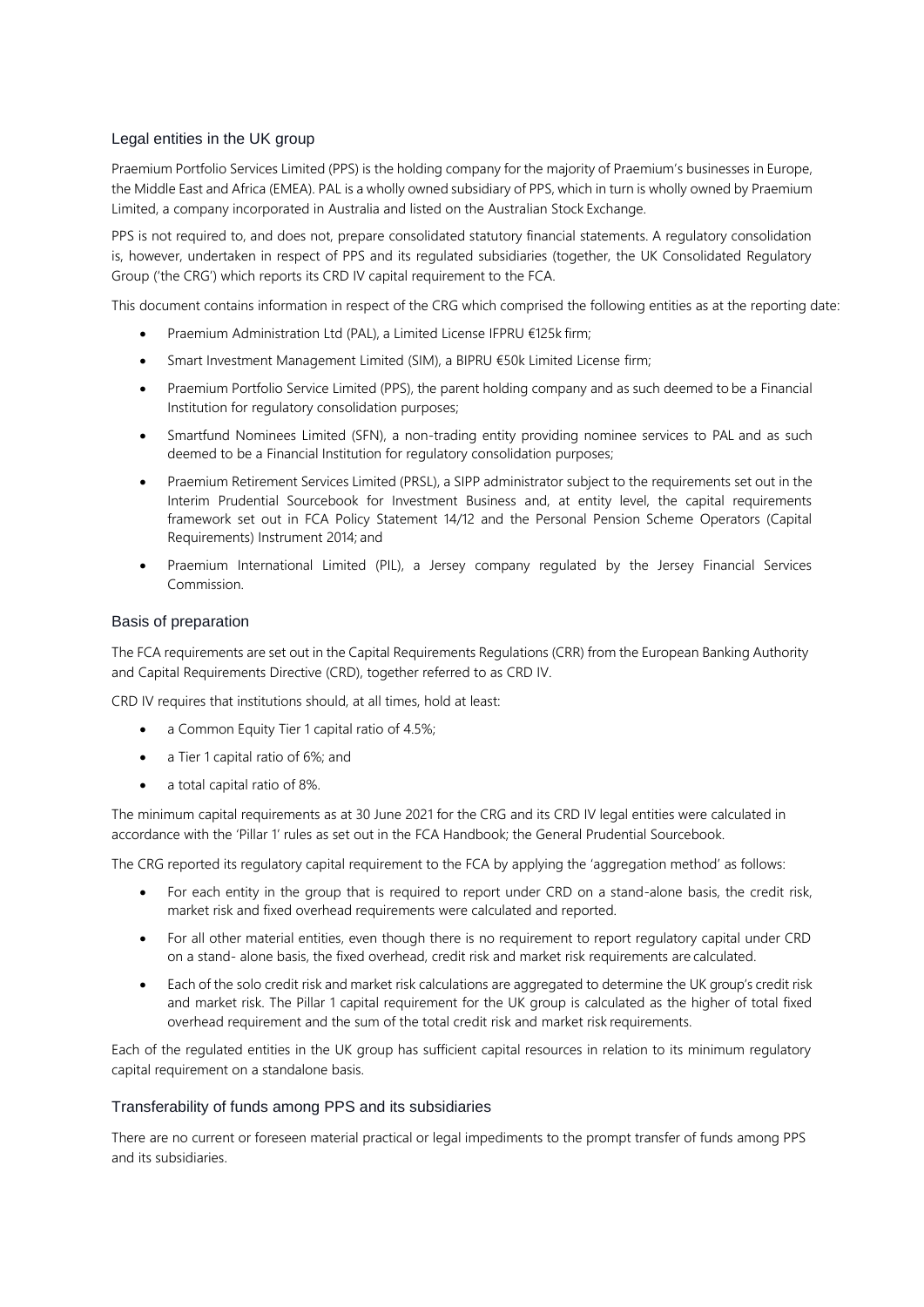## <span id="page-4-0"></span>1.3 Disclaimer

This information has been prepared for the purpose of explaining the basis on which the Group has determined and disclosed certain capital requirements and information about the management of risks relating to those requirements and for no other purpose. This document does not constitute any form of financial statement on the Group, nor does it constitute any current or future record or opinion of any business within the Group.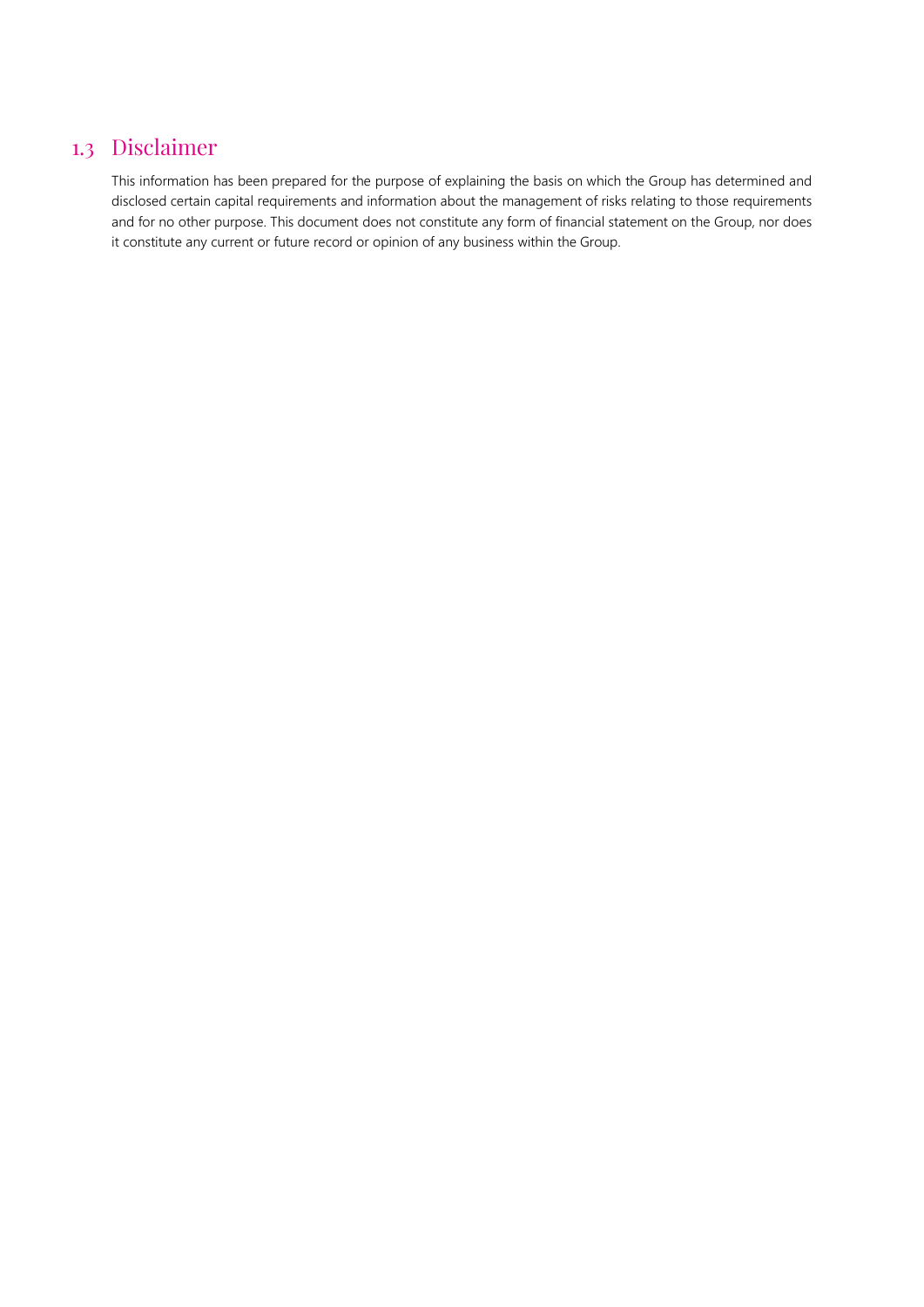# <span id="page-5-0"></span>Risk management and policies

### <span id="page-5-1"></span>2.1 Introduction

The PAL Board (and the Boards of the subsidiary entities within the CRG) is responsible for PAL's system of internal controls, the objectives of which are the safeguarding of its assets, the maintenance of proper accounting records and the availability of reliable financial information for use within the business and for publication. This system of internal controls is also designed to provide reasonable, albeit not absolute, assurance against material misstatement and to prevent and detect fraud and other irregularities.

PAL's risk management process, and that of the other entities within the CRG has been designed to take account of PAL's risk appetite. This is based on PAL not having any trading book, not having any material foreign currency or commodity position or exposure and not trading for clients as principal. The Board regularly reviews the effectiveness of the UK Group's internal control system as part of the formal framework for identifying, evaluating and managing significant risks throughout the year.

Neither PAL nor any other member of the Praemium group self-insures or insures third parties. Insurance is, however, used as a primary business risk mitigation tool. For this, cover (including fiduciary liability, also known as professional indemnity) is arranged at a group level by Praemium Limited at limits considered appropriate for the group's business from which PAL and Praemium's UK business benefits.

## <span id="page-5-2"></span>2.2 The PAL and CRG approach to risk management

Praemium Limited, PAL and the CRG have together adopted a risk management framework comprised of the following four elements:

- Risk governance, including:
	- o setting risk tolerances;
	- o establishing policies and procedures;
	- o establishing regional and global risk committees; and
	- o overseeing the risk management framework.
- Risk identification and assessment, including:
	- o identifying the firm's key risks and emerging risks;
	- o identifying business unit risk through tools such as risk and control self-assessments and regular meetings with business units;
	- o reviewing new products and major changes; and
	- o reviewing operating events and external events.
- Risk monitoring and measurement quantifying and forecasting risks and monitoring against risk tolerance. This includes:
	- o monitoring and investigating operating incidents, and recording them in a database of operating incidents;
	- o establishing and monitoring key risk indicators in the context of the firm's risk tolerance; and
	- o overseeing the Internal Capital Adequacy Assessment Process, including the quantification of regulatory capital requirements.
- Risk reporting providing information and reports to functional and regional business management, boards, committees and regulators. This includes: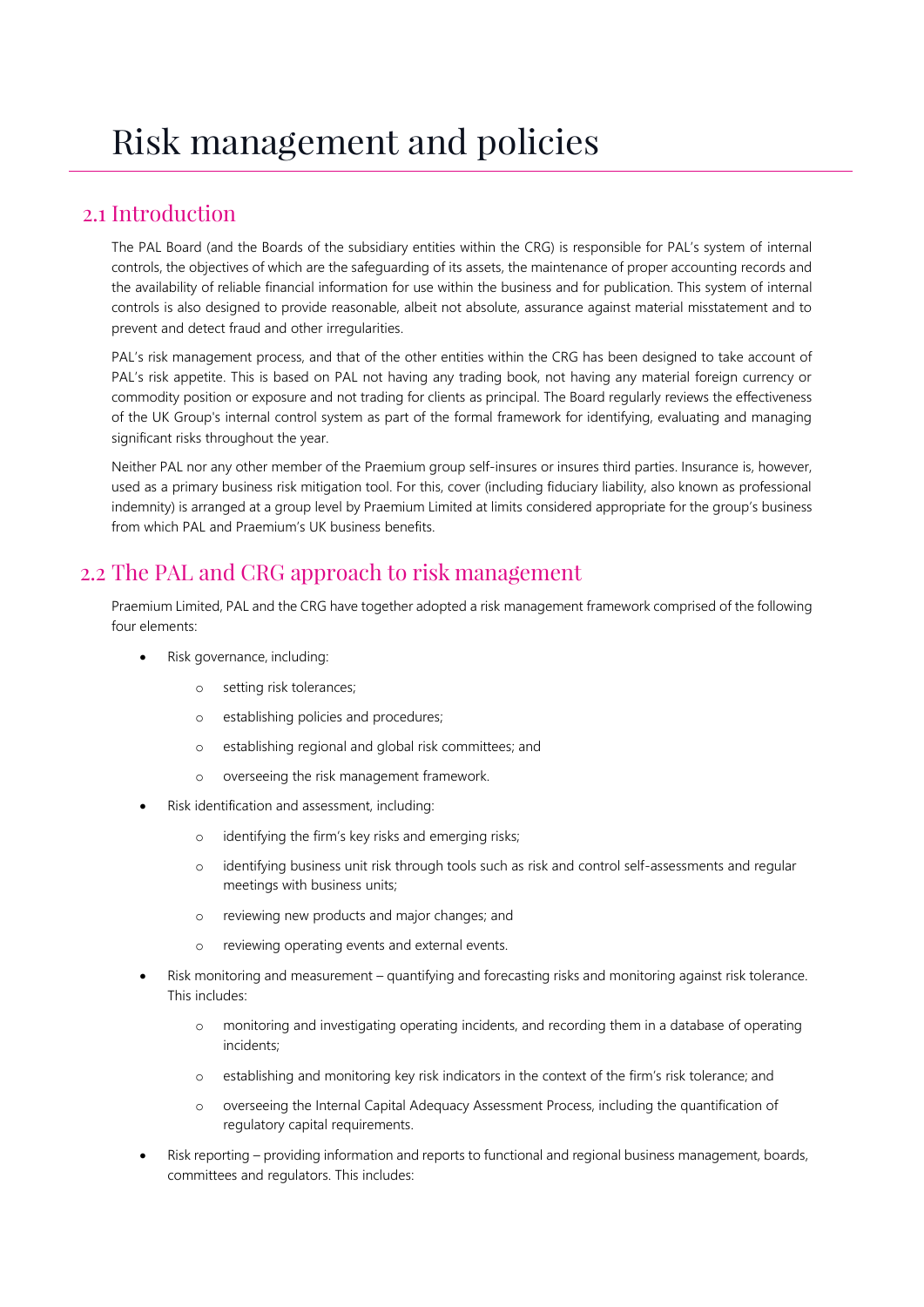- o risk profile and risk register reporting; and
- o operating incident and breach reporting as defined by the PAL Breach Policy document.

**"Conduct Risk"** was defined by the FCA in the 2011 "Retail Conduct Risk Outlook" as the "risk that the firm's behaviour will result in poor outcomes for customers". The Risk Framework described above, consistent with regulator and advisor communications, incorporates Conduct elements throughout. Conduct, and the provision of good customer outcomes, is all encompassing and has not been included as a single risk, or risk category. Rather it has been included as an impact against which all risks and activities are assessed.

The Risk Management Framework operates in the context of a **"three lines of defence"** model of governance and risk management to provide reasonable assurance of the safeguarding of the interests of all stakeholders, including the customers of the Group's operating businesses.

The first line comprises all management who have day-to-day responsibility for designing, implementing and maintaining effective internal controls within the individual subsidiaries. Key controls are embedded throughout the operation within systems and processes in order to mitigate risk. These systems and processes are formally described in the CRG's Policies and Procedures. The key components of the internal control framework forming this first line of defence are described above and also include the Risk and Regulatory Change Committee which oversees each business area's assessment of its key risks and the controls in place to mitigate them, as well as the impact of new or emerging regulatory changes on the business' operations, risk profile and appetite. Finally, the Board of each regulated company also has a key role to play in the management of risk. Their role is to set the tone and influence the culture of risk management within the Group.

The second line comprises the business's and then the Group's Risk and Compliance function who provide expertise, monitor and challenge the management and specific risks.

The third line requires a separate review of the effectiveness of the assessment and management of risk, including providing assurance on the effectiveness of the first and second lines of defence. This review is provided by the Global Chief Financial Officer to the Australian Group Audit, Risk and Compliance (ARC) Committee which meets quarterly. In addition, external specialists, often audit, legal or consultancy practices, are engaged across the Group as required to provide further independent assurance that the risk and control framework is effective and robust.

## <span id="page-6-0"></span>2.3 Management of specific risk categories

#### Operational Risk

Operational Risk relates to the risk of loss resulting from inadequate or failed internal processes, people and systems, or from external events. It includes legal and financial crime risks. Operational risk can never be eliminated; however, to minimise the probability and impact of adverse operational events our risk management process includes specific reviews of the key risks identified via the Risk Register, the underlying internal control matrices and the effectiveness of the risk management process as a whole which is integral to the CRG's Risk Management Framework, utilising many of the tools outlined above in section 2.2. This includes a range of policies and procedures carried out by all three lines of defence with the aim of enhancing operational controls and minimising errors.

The Pillar 2 assessment of operational risk further supports the overall risk management framework through assessments and scenario analysis. Where loss data internally or externally has been available this has been used; where not, management experience has been applied. The key operational risks assessed for the CRG ICAAP are a consolidation of a number of more granular risks which are managed through the ongoing risk management activity of the business. The risks assessed through this process include;

- Legal and Regulatory Risk
- CASS
- Information Technology
- Change
- **Processing**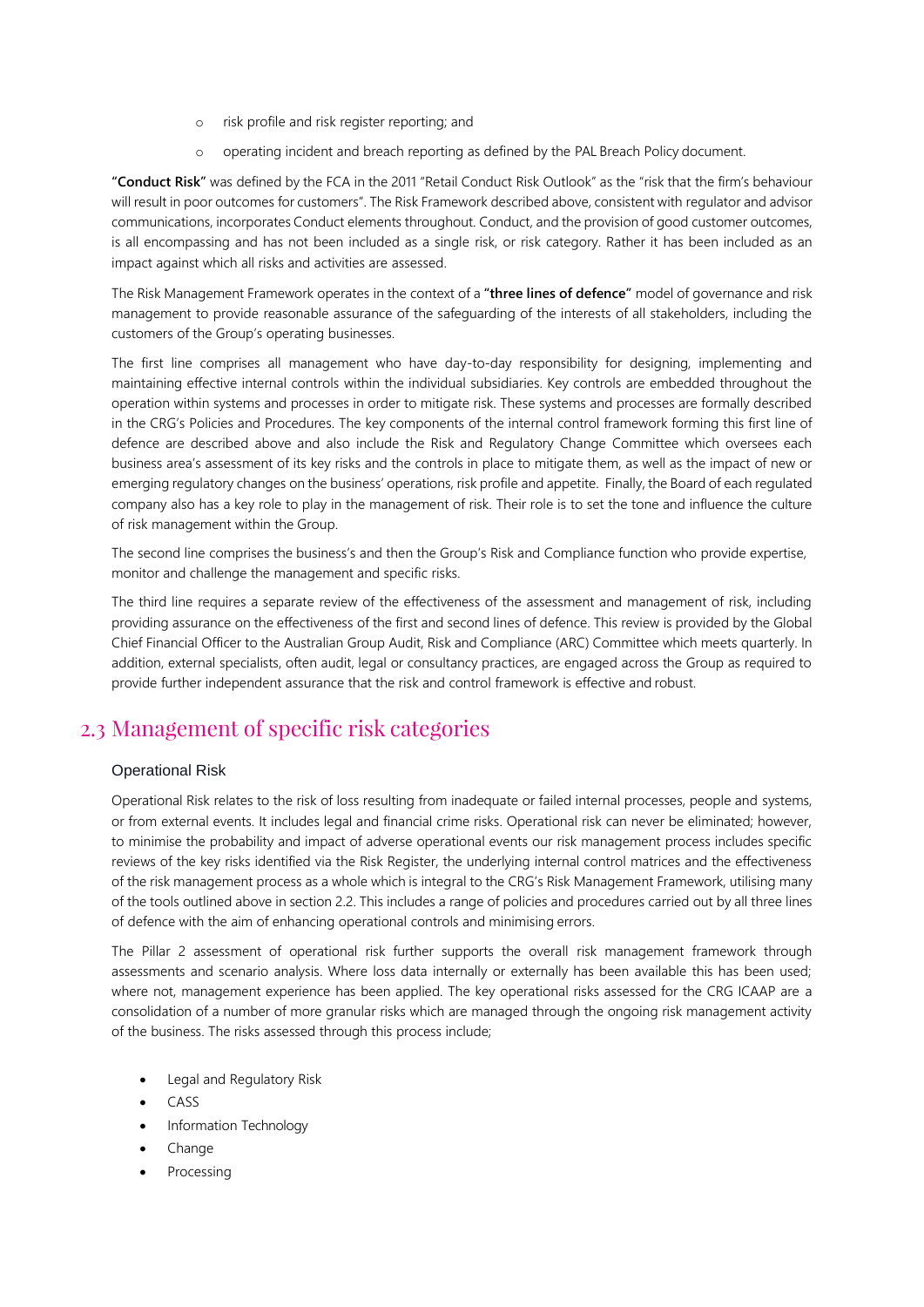- Conduct of the business
- Outsourcing and material suppliers
- People
- **Business Continuity**
- Information Security
- Financial Crime.

#### Credit Risk

This represents the risk of loss through default by a counterparty and can include failure to recover debts, a default by the issuer of a market instrument (Issuer Risk) and/or a counterparty not living up to contractual obligations as a result of its insolvency.

PAL does not offer credit to its clients and does not conduct any trading as principal. The significant majority (in excess of 98%) of the fees which the CRG receives for its services are either collected directly from the accounts and funds which it operates or, in the case of SIPPs, from the account it manages directly as Co-Trustee. Accordingly, credit and counterparty risk are not considered to be significant for PAL or the CRG and for this reason it does not use any credit risk mitigation in determining its capital resources or otherwise.

The CRG's core regulatory capital, surplus capital and free cash flow are ordinarily held in the form of corporate bank accounts or short- term cash deposits with HSBC Bank plc whose credit rating is Aa3.

Neither PAL nor any other member of the Praemium International group has any outstanding borrowing from a bank or other third-party lender. Praemium has an outstanding loan, secured against its own assets. PAL has no collateral positions to manage.

#### Market Risk

This is the risk that arises from fluctuations in values of, or income from, assets or in interest or exchange rates. PAL does not engage in any principal dealing for clients and does not engage in any own-account trading (whether in commodities, equities or other assets). PAL does not itself run or hold any positions in currencies other than sterling.

PAL's clients' portfolios are subject to market risk. Accordingly, market risk can indirectly affect PAL's income. This risk is mitigated in part by there being a large number of portfolios which are advised on by a number of different regulated firms and are invested in a broad range of assets.

PAL receives its funding in GBP from Praemium Group cash reserves.

No additional capital resources are required by PAL to cover market risk.

#### Interest Rate Risk

PAL has no requirement for borrowing and does not engage in any principal trades or run any trading book exposures that could be subject to interest rate risk.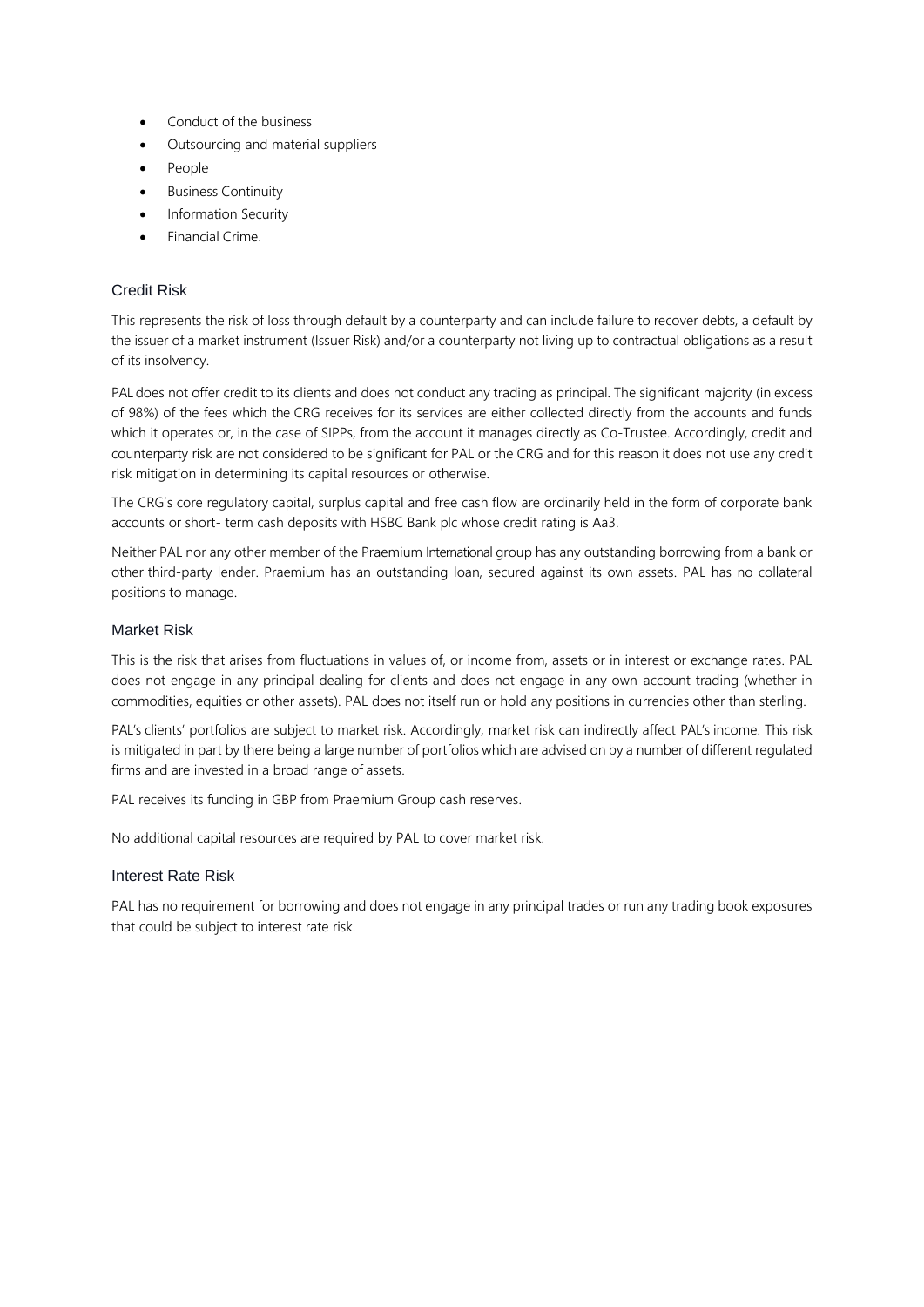# <span id="page-8-0"></span>Own funds (capital resources) and capital requirements

Within the UK group, the only element of own funds, also known as capital resources, held is common equity tier 1 capital ('CET 1'). This is the highest form of capital and consists of share capital, share premium, retained profit and other relevant qualifying reserves.

### <span id="page-8-1"></span>3.1 Own Funds

#### CRG Consolidation

As audited statutory financial statements are not prepared for the consolidated UK group, the own funds for the CRG are disclosed below.

| <b>Balance Sheet Description</b> | CRG Own Funds (£)        |  |  |
|----------------------------------|--------------------------|--|--|
| Share capital                    | 2,150,000                |  |  |
| Share premium                    | $\overline{\phantom{a}}$ |  |  |
| Other reserves                   | 6,833                    |  |  |
| Profit and loss reserve          | 3,795,964                |  |  |
| Regulatory deductions            |                          |  |  |
| Goodwill                         | $\overline{\phantom{0}}$ |  |  |
| Other intangible assets          | (11,656)                 |  |  |
| Investment in subsidiaries       | (599,800)                |  |  |
| Deferred tax assets              |                          |  |  |
| Total own funds                  | 5,341,341                |  |  |

## <span id="page-8-2"></span>3.2 Capital requirements and adequacy assessment

The entities that fall within the scope of CRD IV are required to hold own funds in excess of 8% of their total risk exposure amount ('TREA'). As a 'limited licence' firm, the TREA is the higher of the sum of credit and market risk, or fixed overhead requirement ('FOR').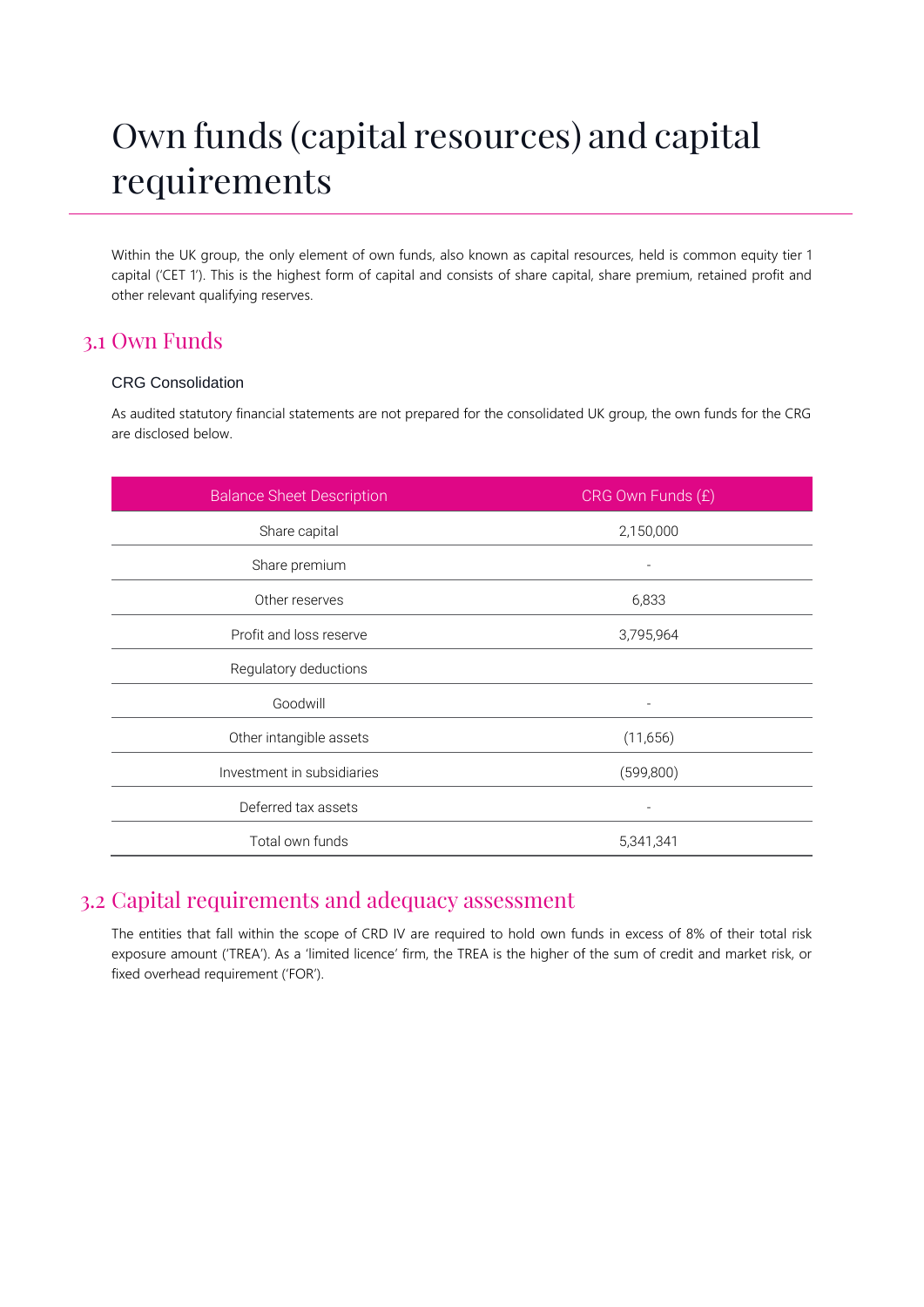#### <span id="page-9-0"></span>Pillar 1 TREA

The table below sets out the Pillar 1 TREA of PAL and the CRG at 30 June 2021.

| Requirement                                                                       | <b>CRG (£000)</b> | <b>PAL (£000)</b> |  |
|-----------------------------------------------------------------------------------|-------------------|-------------------|--|
| Risk weighted exposure amounts for credit, counterparty credit and dilution risks |                   |                   |  |
| Institutions and bank deposits                                                    | 629               | 224               |  |
| Corporates                                                                        | 22                | 21                |  |
| Retail and SMEs                                                                   | 3,250             | 2,387             |  |
| Tangibles, pre-payments and accrued income exposures                              | 401               | 122               |  |
| <b>Total Credit Risk</b>                                                          | 4,302             | 2,754             |  |
| Fixed Overhead Requirement (FOR)                                                  | 1,020             | 201               |  |
| Additional risk exposure amount due to fixed overheads                            | 8,446             |                   |  |
| Total Risk Exposure Amount (TREA)                                                 | 12,748            | 2,754             |  |

#### Capital Ratios

The table below discloses the CET 1 capital ratios of PAL and the CRG at 30 June 2021 determined from the own funds and TREA values shown in the tables above. As these entities only have CET 1 Capital, the Tier 1 capital ratio and total capital ratio are the same as the capital ratio noted below. The requirement is to have a total capital ratio greater than 8%.

| Requirement                        | CRG   | PAI   |
|------------------------------------|-------|-------|
| CET1 (and Total) Capital Ratio (%) | 419   | 93.2  |
| Surplus of Total Capital (£000)    | 4.768 | 2.441 |

#### Capital Requirements in Respect of Non-CRD IV Entities

In addition to their inclusion within the Aggregation Method of determining the CRG Pillar 1 TREA and total capital ratios (as explained in s1.3 above), the Boards of PIL and PRSL are required to maintain capital in accordance with their respective capital requirements frameworks.

At 30 June 2021, Praemium Retirement Services Limited (PRSL) held qualifying capital of £1,093,626 against a total capital requirement (under the FCA Policy Statement 14/12 and the Personal Pension Scheme Operators (Capital Requirements) Instrument 2014) of £841,089.

At 30 June 2021, Praemium International Limited (PIL), held qualifying adjusted net liquid assets (ANLA) of £742,262 against a notification point, based on relevant audited annual expenditures, as required by the Jersey Financial Services Commission, of £540,742.

The capital requirements of both PIL and PRSL are actively monitored each quarter by the wider UK Group and further capital will be provided as required.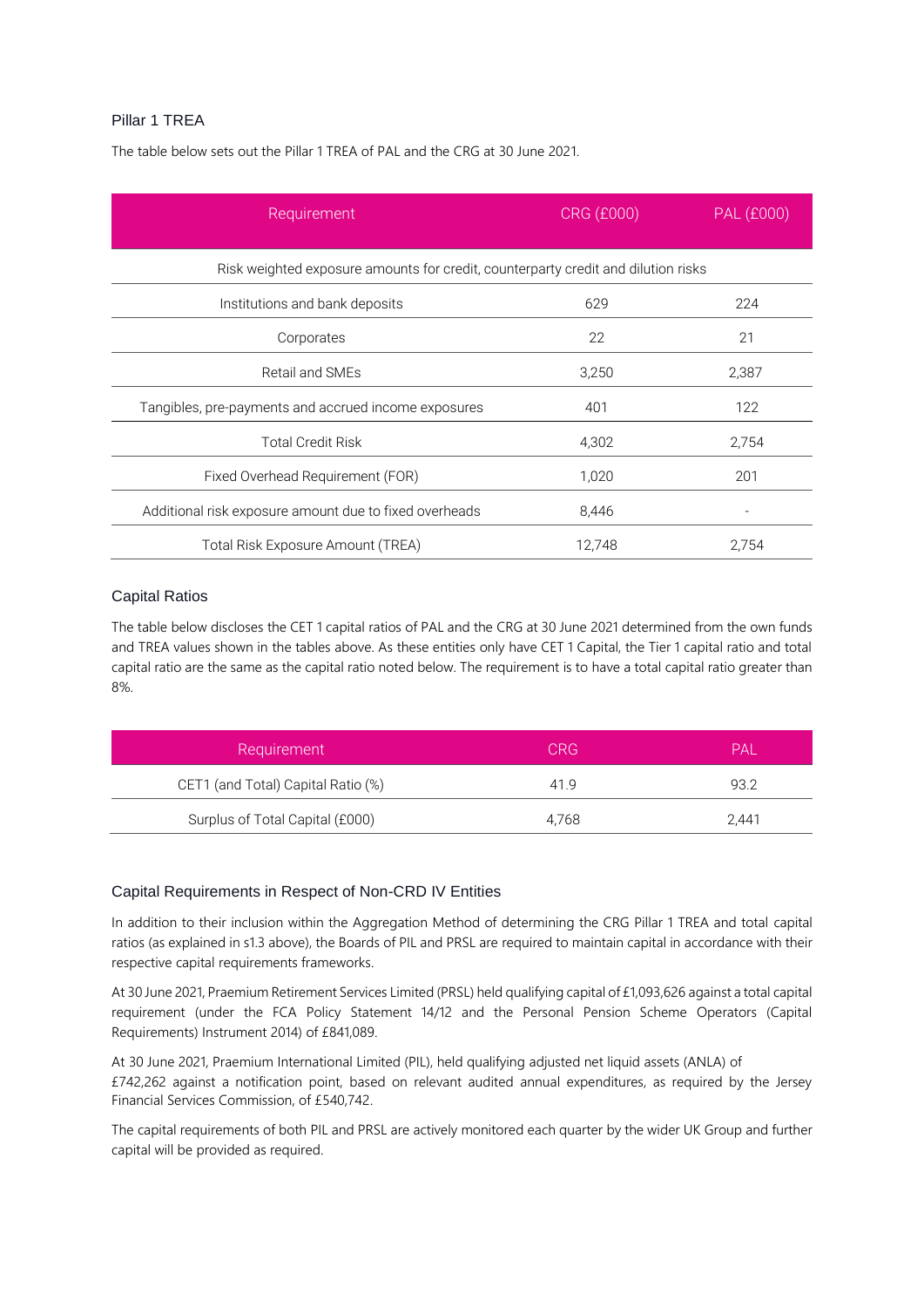## 3.3 Pillar 2 Internal Assessment of Capital Adequacy

#### Approach to Assessing Adequacy of Internal Capital

The primary purpose of the ICAAP is to inform the PAL and CRG Boards of the on-going assessment of the UK group's risk, how the group intends to mitigate those risks and how much current and future capital is necessary having considered other mitigating factors. In assessing the risks facing the CRG, input is sought from across thebusiness.

This approach, undertaken in full at least annually and subject to regular review, ensures a comprehensive consideration of all significant risks relevant to the group and is based on wide consultation with senior managers across many different functions.

The Pillar 1 variable capital requirement is the higher of the sum of the credit risk and market risk requirements and the Fixed Overhead Requirement (FOR). As the CRG is categorised as a 'limited licence' firm, it is not required to calculate operational risk under Pillar 1. However, it is included within the Pillar 2 risk assessment.

In order to validate the adequacy of the above requirements under the Pillar 1 calculations, the ICAAP consists of the following individual tests:

- The adequacy of the Pillar 1 credit and market risk requirements is assessed
- Pillar 2 risks are then separately assessed, with reference to all relevant balance sheet items, in order to ascertain whether additional risks exist that are not covered by Pillar 1.
- Liquidity is assessed across the Group by applying various reverse stress testing scenarios, each designed to assess risk exposures against available cash flows.
- Stress testing and other modelling tools are applied to assess capital adequacy and the CRG's liquidity position in the context of specific wind down scenarios developed in line with the FCA's Wind-Down Planning Guide in the FCA Handbook as updated February 2020.

The Board oversees the ICAAP process, with reference to all relevant balance sheet items in order to ascertain if there are additional risks that are not covered by Pillar 1.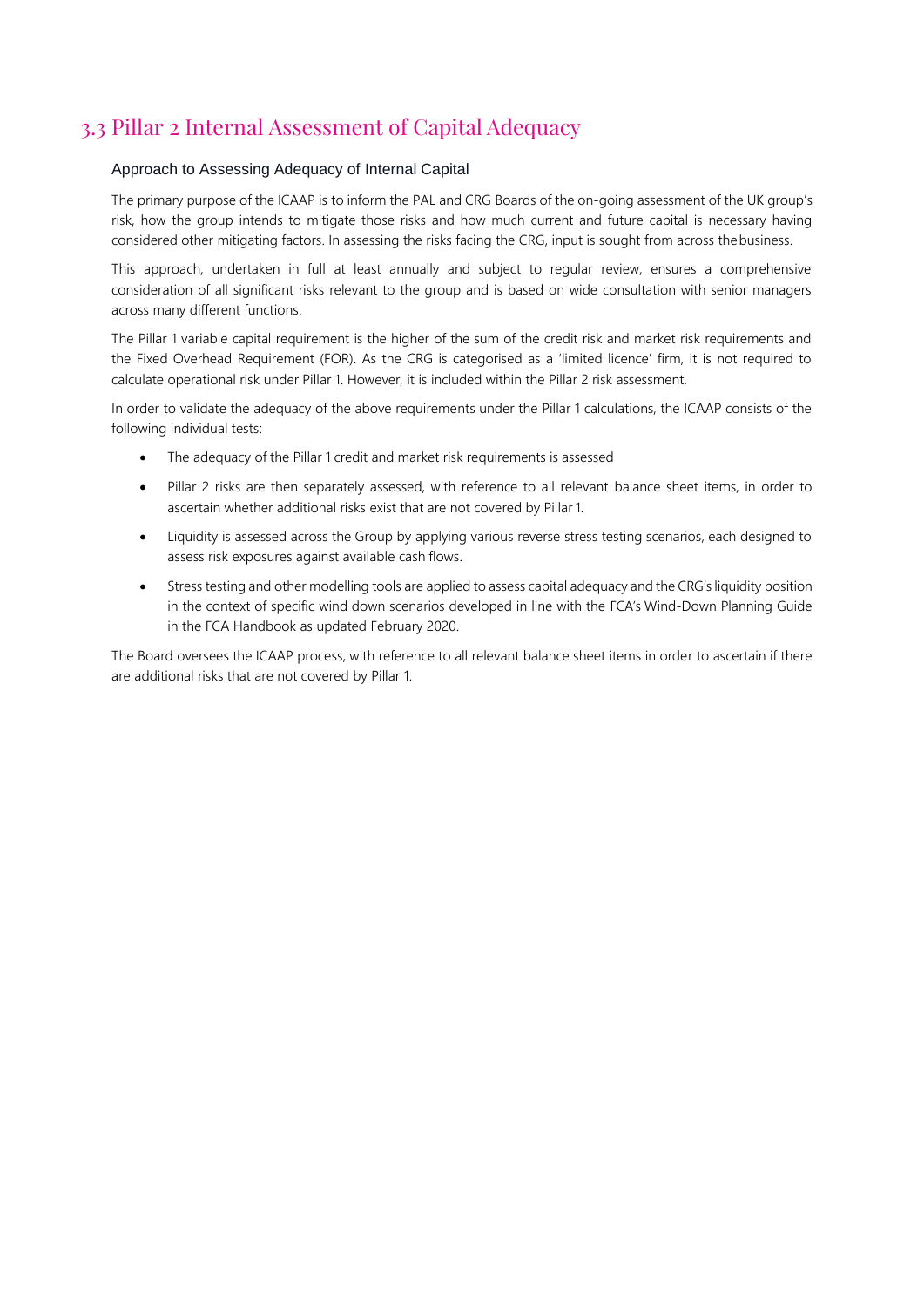# <span id="page-11-0"></span>Remuneration Disclosures

## <span id="page-11-1"></span>4.1 Introduction

PAL was, as at the 30<sup>th</sup> June 2021, an IFPRU €125K limited licence firm and SIM was a BIPRU €50K firm and as such both were subject to the FCA's Remuneration Code (the Code). It is required to disclose its approach to linking remuneration to risk and to provide remuneration details for those of its employees deemed to be 'code staff'. These senior staff covered by the Code are those whose professional activities have a material impact on the Group's risk profile (Code Staff).

PAL has established and maintains remuneration policies, procedures and practices that are consistent with, and promote, sound and effective risk management and these are applied across the regulated group, including SIM.

In accordance with the Code and associated FCA guidance, PAL and SIM classify themselves as "proportionality level three" firms. This allows it to disapply some of the technical requirements of the Code and to proportionately apply the Code's rules and principles in establishing PAL's policy in line with the size, internal organisation and the nature, scope and complexity of its activities. PAL also follows guidance provided by the European Banking Authority (EBA) in conjunction with the requirements of the FCA Remuneration Code.

PAL and SIM form part of the Praemium Group which has a Remuneration Committee that meets six monthly and approves the design of remuneration award schemes and the granting of individual awards to code staff. It is appropriately comprised of Praemium Group Directors who are independent of PAL's business.

## <span id="page-11-2"></span>4.2 Code Staff Criteria

The PAL Board has approved that individuals performing Senior Management functions should be classified as Code Staff.

## <span id="page-11-3"></span>4.3 Remuneration policy and the decision-making process

The Praemium Group (of which PAL is a constituent company) aims to build the business over the longer term and thereby maximise the return to shareholders, while paying proper regard to the interests of all our stakeholders (including employees, clients, shareholders) and to the surrounding communities in which it operates. Staff is one of the key assets of the organisation and PAL's policy is to attract and retain people of the right quality.

PAL and SIM's remuneration policy and awards granted to all staff, including Code Staff, are the responsibility of the Board. Performance reviews and awards are subject to a defined review and sign-off process.

When fixing the remuneration policies and packages for current and future periods the Board will take into account:

- the need to attract, retain and motivate staff of the quality required;
- pay and employment conditions elsewhere within the Praemium Group;
- any risk/regulatory matters which could impact the granting of individual awards; and
- the activities of comparable companies, taking into account relative performance.

The Remuneration Committee meets every 6 months to:

- Review the impact of any regulatory developments on the Group's remuneration practices;
- Assess the appropriateness of any variable pay awards to employees, including any code staff and those recipients of sales scheme awards;
- Review updates made to the policy and practices; and
- Assess any Compliance papers reflecting a risk assessment of awards made and take into account any views put forward by the Compliance Director.